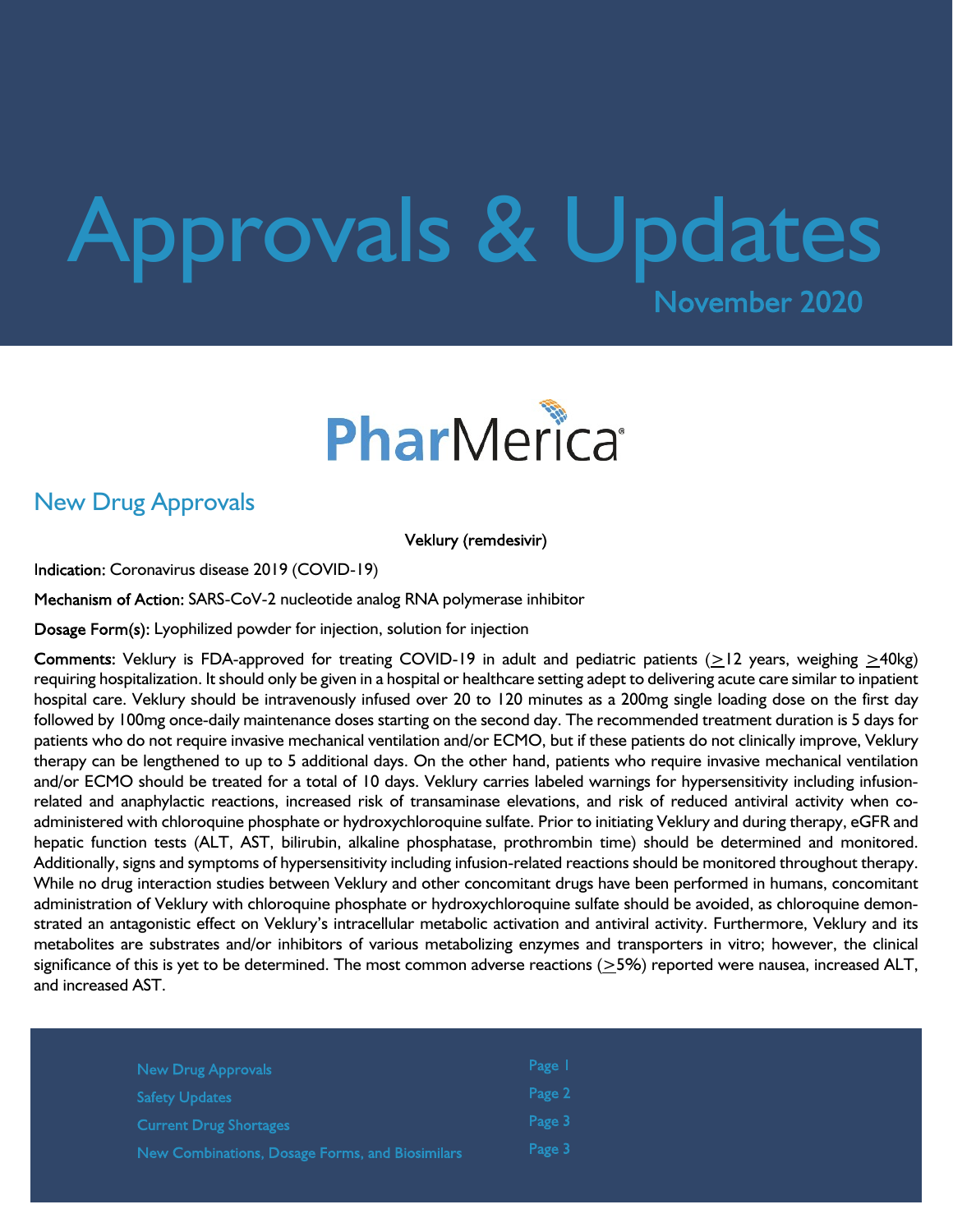# **Safety Alerts**

### FDA recommends avoiding use of NSAIDs in pregnancy at 20 weeks or later because they can result in low amniotic fluid

The FDA recently published a safety communication advising healthcare professionals and pregnant women to avoid the intake of NSAIDs around 20 weeks or later during pregnancy, because rare but serious renal complications in the unborn baby may occur. These renal complications can reduce the amount of amniotic fluid surrounding the baby, because it is after 20 weeks of pregnancy that an unborn baby's kidneys make the most amniotic fluid, which serves to protect them and help develop the lungs, digestive system, and muscle. This warning applies to both prescription and OTC NSAIDs. Manufacturers of prescription NSAIDs are required to make changes to prescribing information that explains this risk of renal complications in unborn babies that cause reduced amniotic fluid, and the FDA plans to update the Drug Facts labels of OTC NSAIDs indicated for adults. If NSAIDs are judged to be essential in pregnant patients after 20 weeks, healthcare professionals are advised to use the lowest effective dose for the shortest duration and consider ultrasound monitoring of amniotic fluid if NSAID therapy lasts longer than 48 hours.